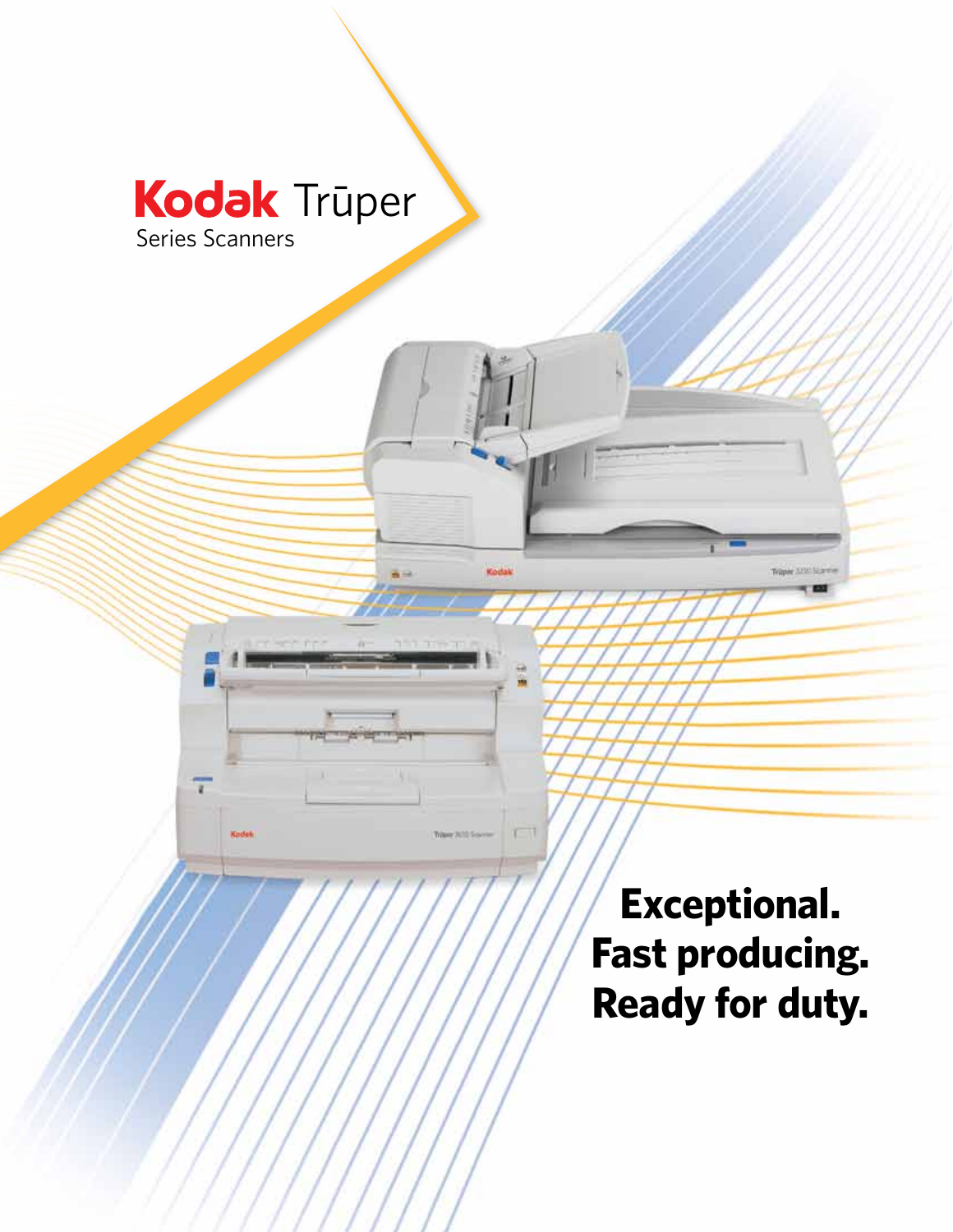# **Kodak Trūper Series Scanners: speeding to the top of their**

#### **Small footprint, easy to use**

With its small footprint and rotary style paper handling, the Truper 3610 Scanner fits in small spaces and delivers an easy-to-use capture platform for any scanning application.



Trüper 3610 **Scanner** 

### **Productive**

Ultrasonic Multi-feed Detection catches double-feeds automatically. Minimize rescans

A duty cycle to meet your volume needs. Up to 15,000 scans per day

**Exceptional**



Trūper 3210 Scanner

**Handles fragile, bound, odd-size and long documents**

With its built-in flatbed, the Truper 3210 Scanner handles exception documents with ease.

## **Fast producing**

High scanning speeds in color, black-and-white and grayscale. Up to 95 pages per minute

In addition to delivering outstanding scanning technology and bundled feature sets—including VRS Professional, Ultrasonic Multi-feed Detection and Advanced Color Dropout—Truner Scanners also deliver real-world value. The combination of high productivity and affordable pricing makes this series the obvious choice for reducing the total cost of scanning.

## **>Speedy prep time**

#### Auto Color Detect: no problem mixing color and black-and-white documents

With Auto Color Detect, Trüper Scanners automatically sense the difference between color and black-and-white as documents are scanned, and accurately capture the original images. Auto Color Detect allows you to eliminate sorting documents by color, saving you time and effort in document preparation.

#### Auto Orientation: no problem mixing landscape and portrait documents

Auto Orientation automatically displays scanned images "right side up" as they are normally read. Auto Orientation reduces document preparation, scanning interruptions and operator intervention.

Blank Page Deletion: save file size and money With Blank Page Deletion, Trüper Scanners automatically detect and delete blank pages when scanning in duplex mode. Blank Page Deletion reduces scanned file size and document preparation.

User-replaceable parts: reduce service calls With easy-to-change and easy-to-clean parts, ongoing routine maintenance can be handled by scanner users. This reduces the need for service calls and allows you to boost scanning efficiency. Both Trüper models use the same consumable kits, which eliminates the need to stock multiple kits for multiple scanners.

#### Long and very long document scanning

The long document handling feature is enduser selectable and requires no additional IT support. It's easy to switch between standardlength and long-length document scanning. Users can convert very long documents like fetal monitoring strips and electrocardiogram (EKG) strips into sharp, digitized images, which are automatically rendered into image segments that are 254 cm (100 in.) long. This technology eliminates the labor-intensive process of cutting long documents into measured sections or mounting them on standard-size sheets prior to scanning.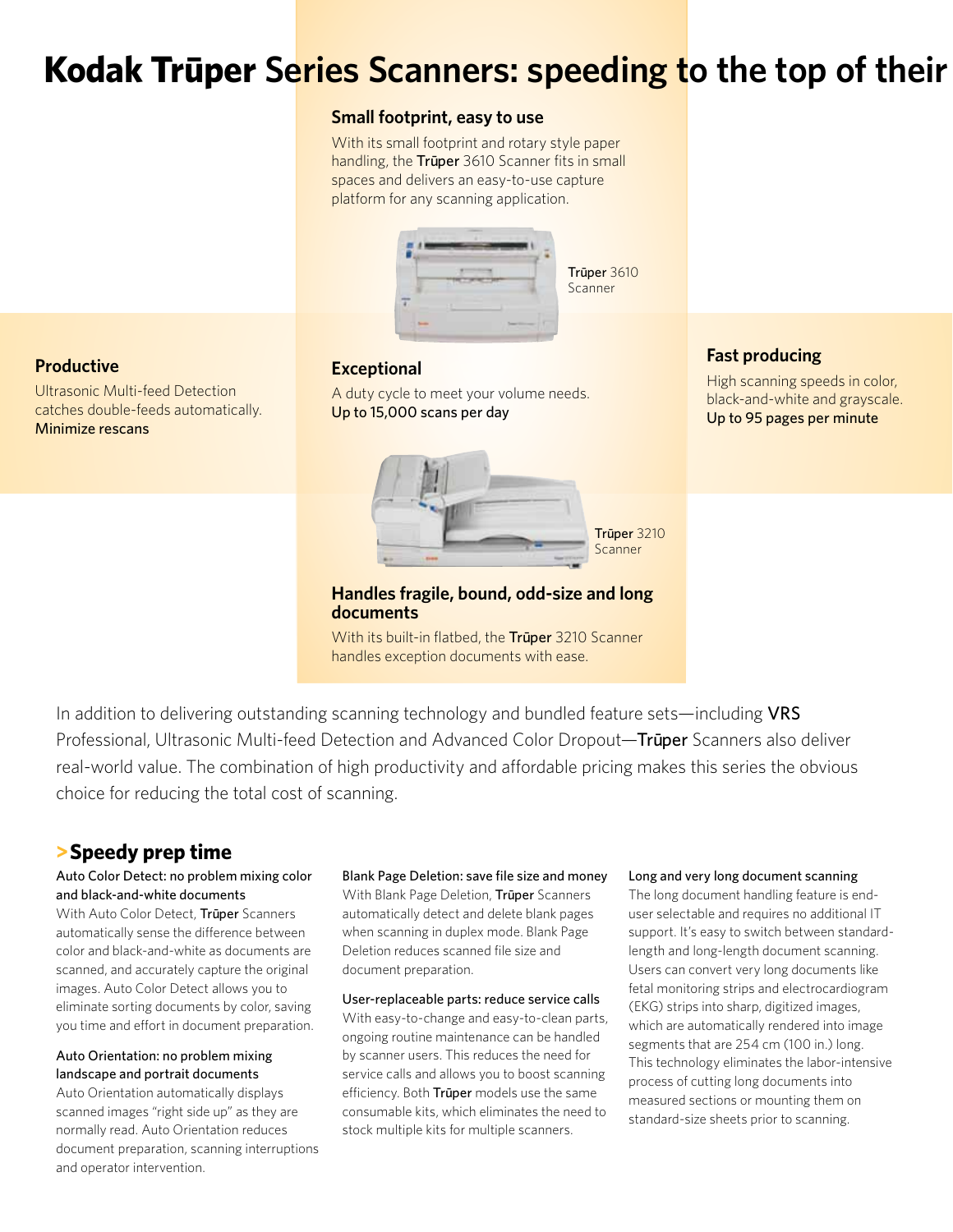**ClaSS>>>>** With Kodak Trūper Series Scanners, the low-volume production scanner segment just got a little faster. The Truper Scanners' unique combination of image quality, duty cycle and speed makes them an attractive option for service bureau overflow, busy office environments and businesses with exception document scanning needs. With flatbed plus rotary, or rotary-only models, the Truper Scanners can meet your diverse scanning needs.

### **>Fast producing**

#### **Speed: up to 95 pages per minute (ppm)**

For color, black-and-white and grayscale scanning, Trüper Scanners provide accelerated throughput.

#### **Duty cycle: volume when you need it**

The daily duty cycle of 15,000 pages gives you the capacity to handle all your volume needs, from ad-hoc scanning to peak production workloads.

#### **USB 2.0: drives higher image transfer speed**

Trüper Scanners have a USB 2.0 interface for easy installation and accelerated transfer of scanned images to the host computer.

#### **Ultrasonic Multi-feed Detection with Multi-feed Ignore: minimizes rescans and catches double-feeds**

Trüper Scanners feature Ultrasonic Multi-feed Detection technology to catch unintentional multi-feeds. For envelopes, or for documents containing sticky notes, the Multi-feed Ignore setting allows them to scan without triggering a multi-feed. This setting effectively reduces rescans and document preparation time.

#### **Automatic Document Feeder: greater capacity for more documents**

The ADF's 200-sheet capacity increases your batch scanning options and helps maximize your productivity. In addition, the document guides in the feeder area are lockable and can be positioned independently, to maximize feeding flexibility.

#### **Flatbed plus rotary and rotary-only models**

Two models are available to meet your scanning needs—a rotary-only model, the Trüper 3610 Scanner; and a flatbed plus rotary model, the Truper 3210 Scanner. For applications requiring the scanning of exception documents, choose the 3210 model. In the absence of exception documents, choose the 3610 model.

#### **Wider ADF: accepts larger documents**

The Truper Scanners' document feeding capacity easily accommodates wider documents and oversized documents. The expanded feeder width also improves image cropping and deskew in conjunction with the included VRS application.

## **>High-quality images**

Truper Series Scanners deliver great image quality that meets the demands of modern document management solutions. Whether you scan bar codes, forms, invoices, patient records or EKG strips, you can be confident that Truper Scanners will accurately capture your images and increase your OCR/ICR read rates.

The LED lamps are designed to last for the life of the scanner, and their bright light renders true illumination to enable accurate color imaging.

#### **VirtualReScan Professional: a feature bundle that saves you a bundle**

With VRS Professional, Truper Series Scanners dramatically reduce document preparation time through many efficiency enhancing features. The combination of efficiency, high-quality images and a high duty cycle makes Truper Scanners an obvious choice for today's document management applications.

With Auto Color Detect, Blank Page Deletion and Auto Orientation included with VRS Professional, you can reduce manual steps and operator intervention. These efficiencies can produce measurable savings and lower your total cost of scanning. The VRS application includes all the image processing tools required for the production scanning marketplace.



*Very long documents— Scans documents of unlimited lengths.*